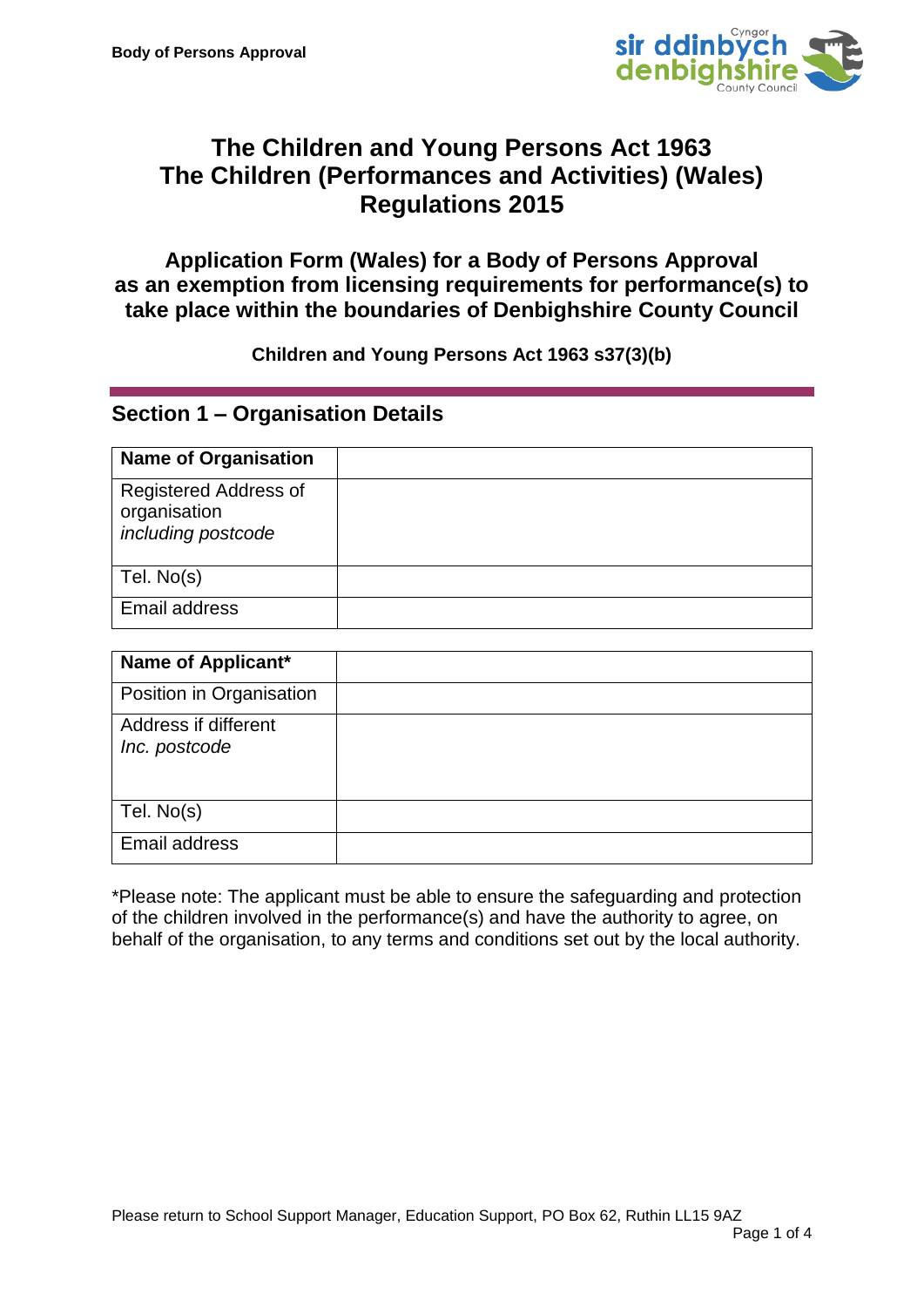

## **Section 2 - Details of performance**

If your performance(s) has already been arranged please complete Part A. If you have applied for a fixed term approval and have not arranged the performances, please complete Part B. Do not complete both Parts.

#### **Part A**

| <b>Performance Title</b>                                                  |  |
|---------------------------------------------------------------------------|--|
| <b>Address of Venue</b>                                                   |  |
| including postcode                                                        |  |
| Date(s) of performance(s)                                                 |  |
| $Time(s)$ of performance(s)                                               |  |
| Description of the performance(s) for<br>which the approval is requested. |  |
| Please provide as full a description as                                   |  |
| you can about what the children will                                      |  |
| actually be required to do.                                               |  |

Continue to Section 3

#### **Part B**

| Describe the performance(s) your         |  |
|------------------------------------------|--|
| organisation plans to produce if the     |  |
| approval is granted                      |  |
| This may be a general description but,   |  |
| where possible, provide as full a        |  |
| description as you can                   |  |
| Where are these likely to take place?    |  |
| For example, community halls,            |  |
| professional theatres, shopping centres  |  |
| Which person(s) will be responsible for  |  |
| organising and overseeing individual     |  |
| performances?                            |  |
| This may be a post in the organisation,  |  |
| a local leader or officer.               |  |
| What arrangements do you have in         |  |
| place to ensure that:                    |  |
| a) the applicant is informed of all      |  |
| performances being arranged by the       |  |
| organisation; and                        |  |
| b) the organiser(s) of every performance |  |
| are made aware of the conditions of this |  |
| approval and of the legal requirements   |  |
| in place?                                |  |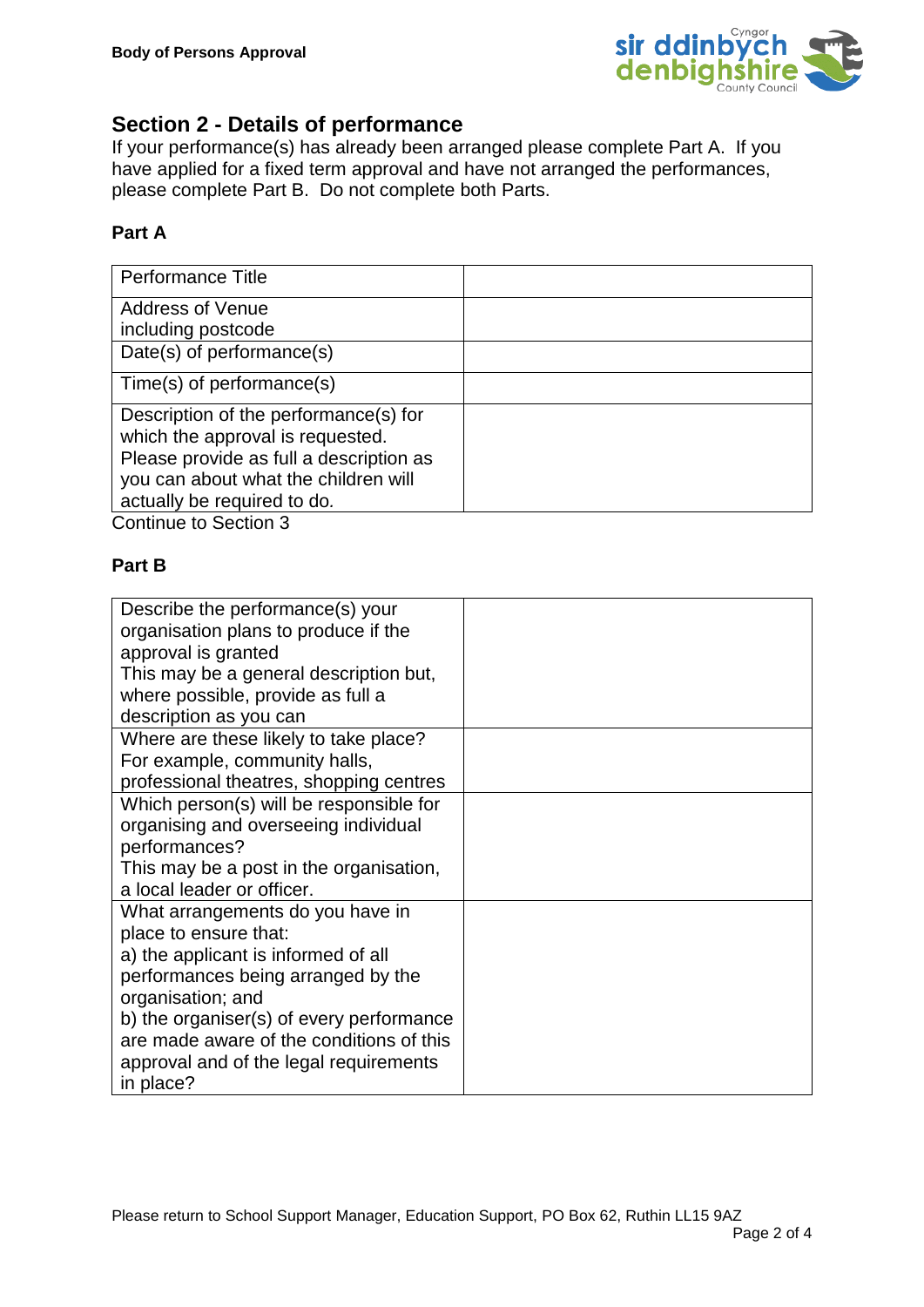

# **Section 3 – Safeguarding arrangements**

| Name of Person responsible for Child<br><b>Protection and Safeguarding</b> |  |
|----------------------------------------------------------------------------|--|
| Position in Organisation                                                   |  |
| <b>Address</b>                                                             |  |
| including postcode                                                         |  |
|                                                                            |  |
| Tel. No(s)                                                                 |  |
| Email address                                                              |  |

| How do you ensure your child protection<br>policy is followed throughout your<br>organisation?                                    |  |
|-----------------------------------------------------------------------------------------------------------------------------------|--|
| What safeguarding training do you<br>provide to those in your organisation<br>who come in to contact with children?               |  |
| What arrangements do you have in<br>place for the supervision of the children<br>at rehearsals and performances?                  |  |
| When was your child protection policy<br>last reviewed and by whom? Please<br>attach a copy of the policy to this<br>application. |  |

# **Section 4 – Other applications**

| Have BoPA applications been made to<br>other local authorities?<br>If yes, which authorities and dates                                                |  |
|-------------------------------------------------------------------------------------------------------------------------------------------------------|--|
| Has your organisation ever had a BoPA<br>refused?<br>If yes, which authorities refused the<br>application(s) and why?                                 |  |
| Has your organisation ever applied for a<br>licence for a child to take part in<br>performances or activities?<br>If yes, which authorities and dates |  |
| Has your organisation ever had an<br>application for a licence refused?<br>If yes, which authorities refused the<br>application(s) and why?           |  |